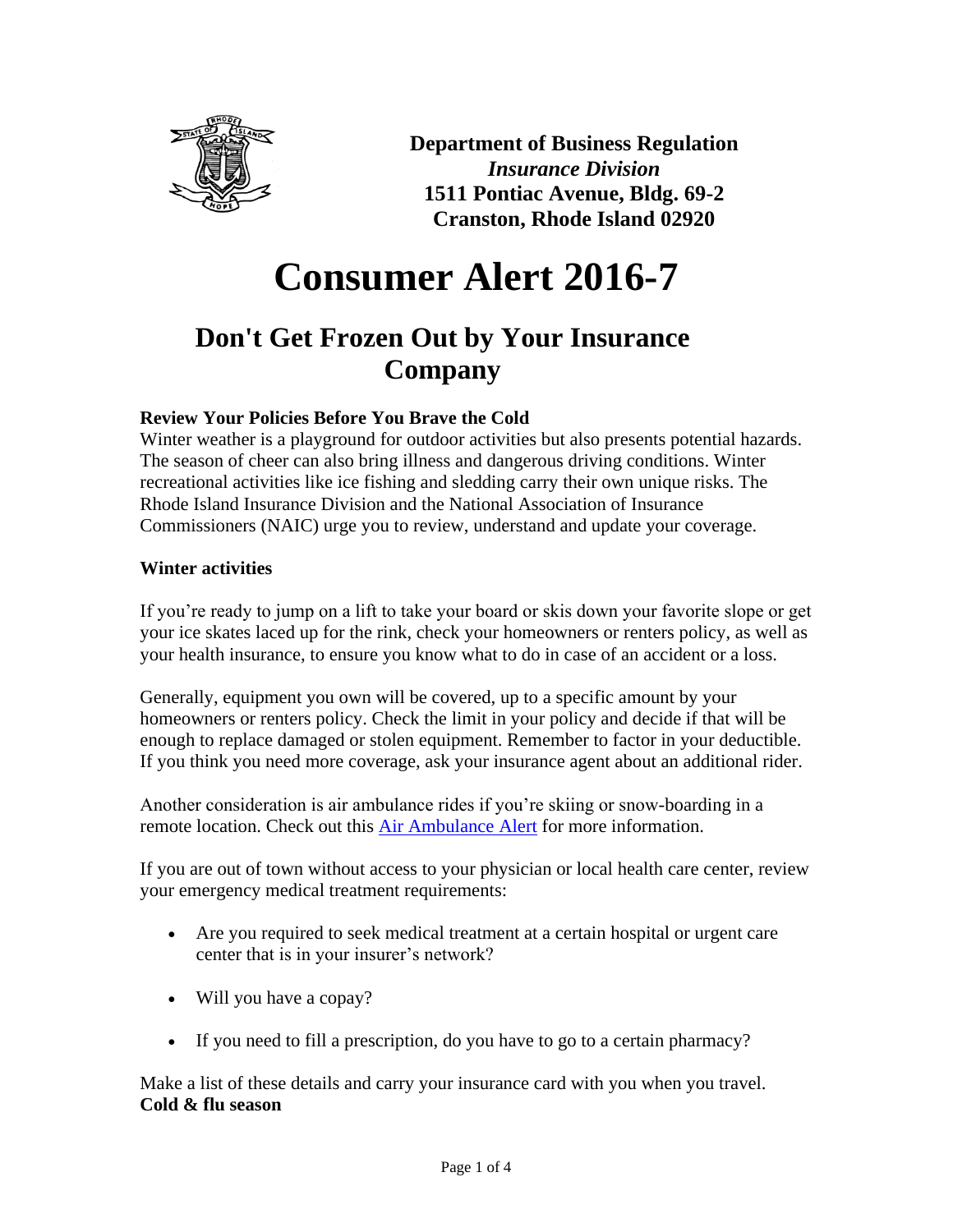Doctors' offices are often crowded during the winter months, meaning you may have a time-consuming wait when seeking treatment for a sore throat or an earache. Your health insurance may offer alternatives. Ask whether your plan includes options such as phone or web consultations with health care professionals who can answer questions or provide remote diagnosis. Additionally, mini-med or urgent care centers may accept your health insurance and are likely more cost-effective than a trip to the ER. However, for any prolonged or acute illness, it is best to visit your doctor.

#### **Snowmobiles**

Snowmobiles are not covered under typical homeowners, renters or auto insurance policies. If you are worried about your property or personal liability while operating these machines, speak with your insurance agent about a separate snowmobile insurance policy. If you plan to take your snowmobile off your private property, carry your proof of insurance.

If you are traveling and plan to rent a snowmobile, you may consider rental insurance if it is offered to cover a potential loss. Read the contract carefully before signing and ask questions if you don't understand the limits or coverages.

#### **Snow plowing**

If you plan to remove snow from your driveway with your own plow attached to your vehicle, your personal auto policy should cover your liability and any property damage you might cause. But before offering to help friends and family, read through your policy or talk with your auto insurance agent to make sure you are covered if something were to happen.

If you are using your plow to make a little extra cash this winter, your personal auto insurance policy will not likely provide coverage if an accident occurs. Ask your agent if an endorsement is available to add to your existing policy or if a commercial auto policy – one that includes coverage for plowing – makes sense before committing your services.

#### **Snow removal at home**

Generally, your homeowners or renters policy will cover liability for injuries if someone other than a family member slips and falls on your property. However, your insurance company expects you to perform due diligence to make your home safe for visitors.

Your city's snow-removal laws may also play a part in what the insurance company requires as due diligence. Check the ordinances in your area to see what rules apply.

#### **Travel insurance**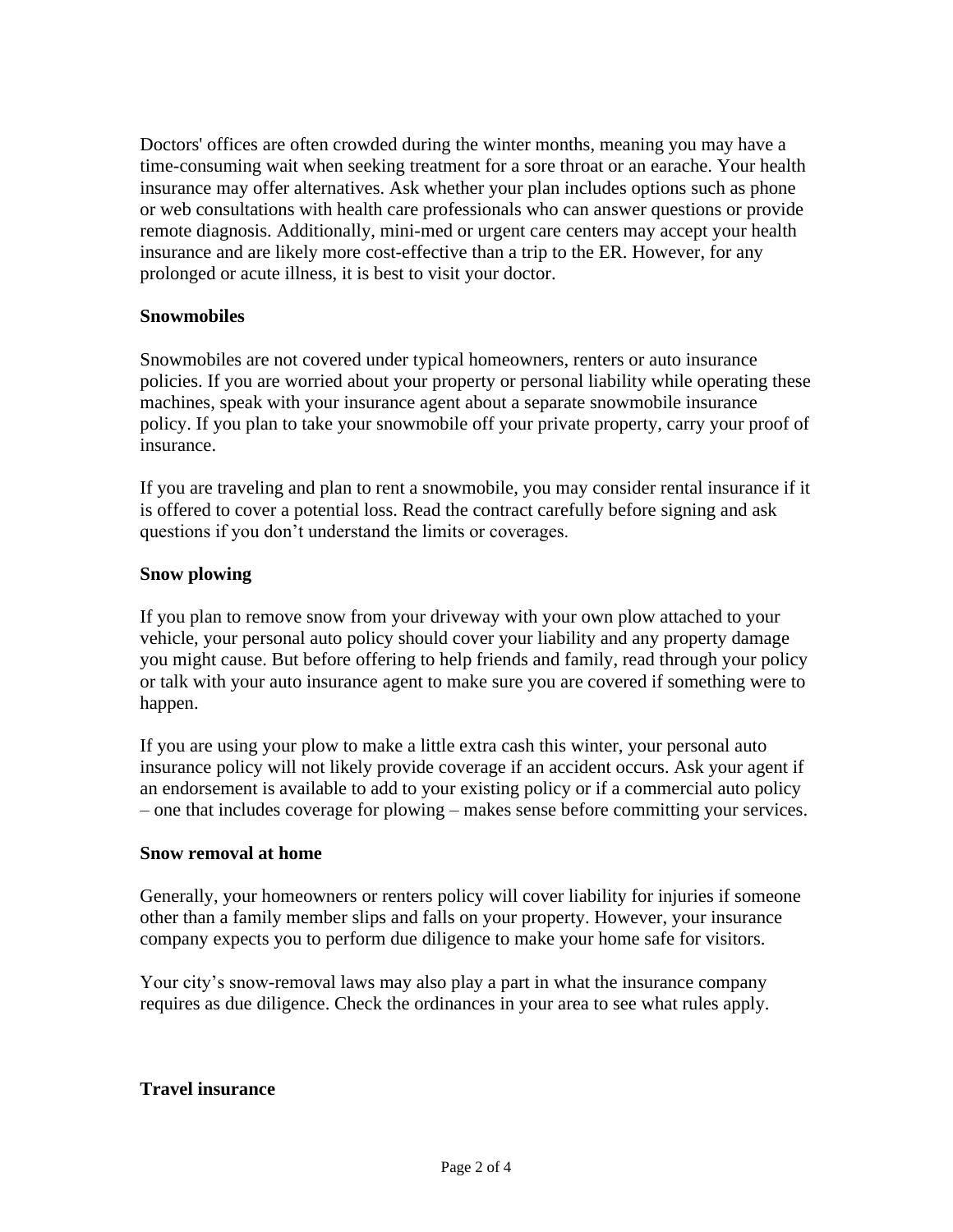Traveling in the winter months can be full of surprises. Even if you're traveling somewhere warm, bad weather can cause delays. To help mitigate the cost of rebooking a flight or an unexpected overnight stay, travel sites and airlines offer travel insurance that may cover unexpected delays or cancelations. Check out this [Travel Insurance](http://www.naic.org/documents/consumer_alert_travel_insurance_globetrotting.htm) Consumer [Alert](http://www.naic.org/documents/consumer_alert_travel_insurance_globetrotting.htm) for more information.

Travel insurance can cover everything from lost luggage to delays and cancellations. Make sure to closely read any policy you consider.

# **More Information**

Don't be a victim of insurance fraud! Before you sign a contract, write a check or give out personal information, STOP. CALL the Rhode Island Insurance Division at 401-462 9520 or email [dbr.insurance@dbr.ri.gov](mailto:dbr.insurance@dbr.ri.gov) and CONFIRM that the agent, adjuster, appraiser, and/or insurance company you are working with are licensed to do business in RI.

# **About the RI Insurance Division**

The mission of the Rhode Island Insurance Division is to assist, educate and protect Rhode Islanders through the implementation and enforcement of state laws mandating regulation and licensing of the regulated industries while recognizing the need to foster a sound business environment in the state. We are also committed to treating everyone who comes before us fairly, efficiently and with respect. Please visit our website to obtain additional consumer information and alerts issued by the Rhode Island Insurance Division, or you may contact us at 401-462-9520 or email [dbr.insurance@dbr.ri.gov](mailto:dbr.insurance@dbr.ri.gov) for assistance.